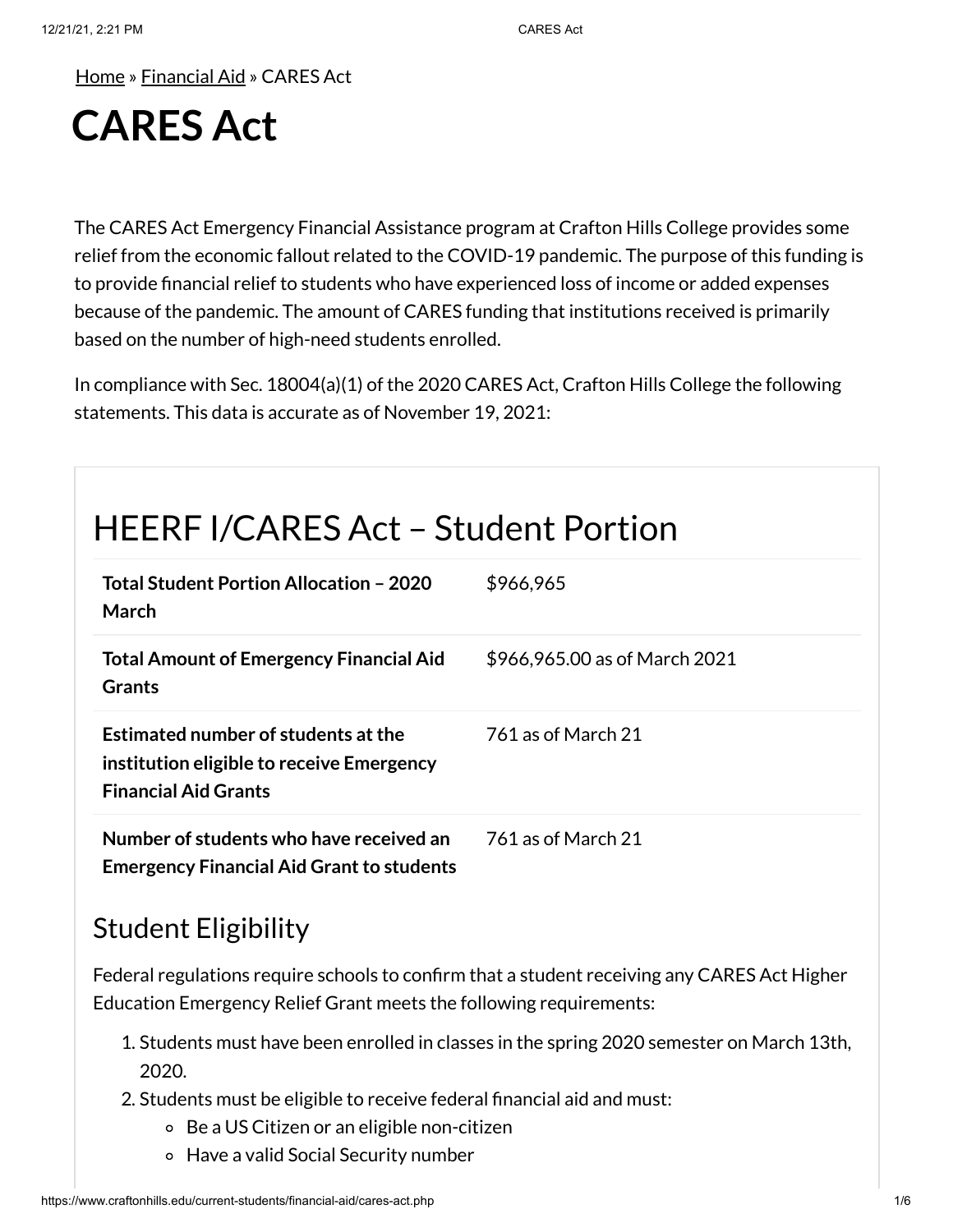- Registered with the Selective Service, if you are a male (you must register between the ages of 18 and 25)
- Not be in default on a federal student loan
- Not owe money on a federal student grant
- Have a cumulative grade point average (GPA) of 2.00 or higher and 67% completion rate
- Have a high school diploma or GED
- Be enrolled in a Programs leading to a degree or certificate Student Selection/ Methodology: Federal Regulations determine criteria by the research department to identify eligible.

### HEERF II/CRRSSA – Student Portion **Total Student Portion Allocation – January 2021** \$966,965 **Total Amount of Emergency Financial Aid Grants** \$ 966,965.00 As of 4/5/21 **Estimated number of students atthe institution eligible to receive Emergency Financial Aid Grants** 1595 **Number of students who have received an Emergency Financial Aid Grant to students** 1541

#### Student Eligibility

Federal regulations require schools to confirm that a student receiving any CARES Act Higher Education Emergency Relief Grant meets the following requirements:

- 1. Students must have been enrolled in classes in the spring 2021 semester.
- 2. Students must be eligible to receive financial aid and must:
	- Have a Dream Application or FAFSA or California Promise Grant Application (BOG)
	- Having the above demonstrated Financial Aid need.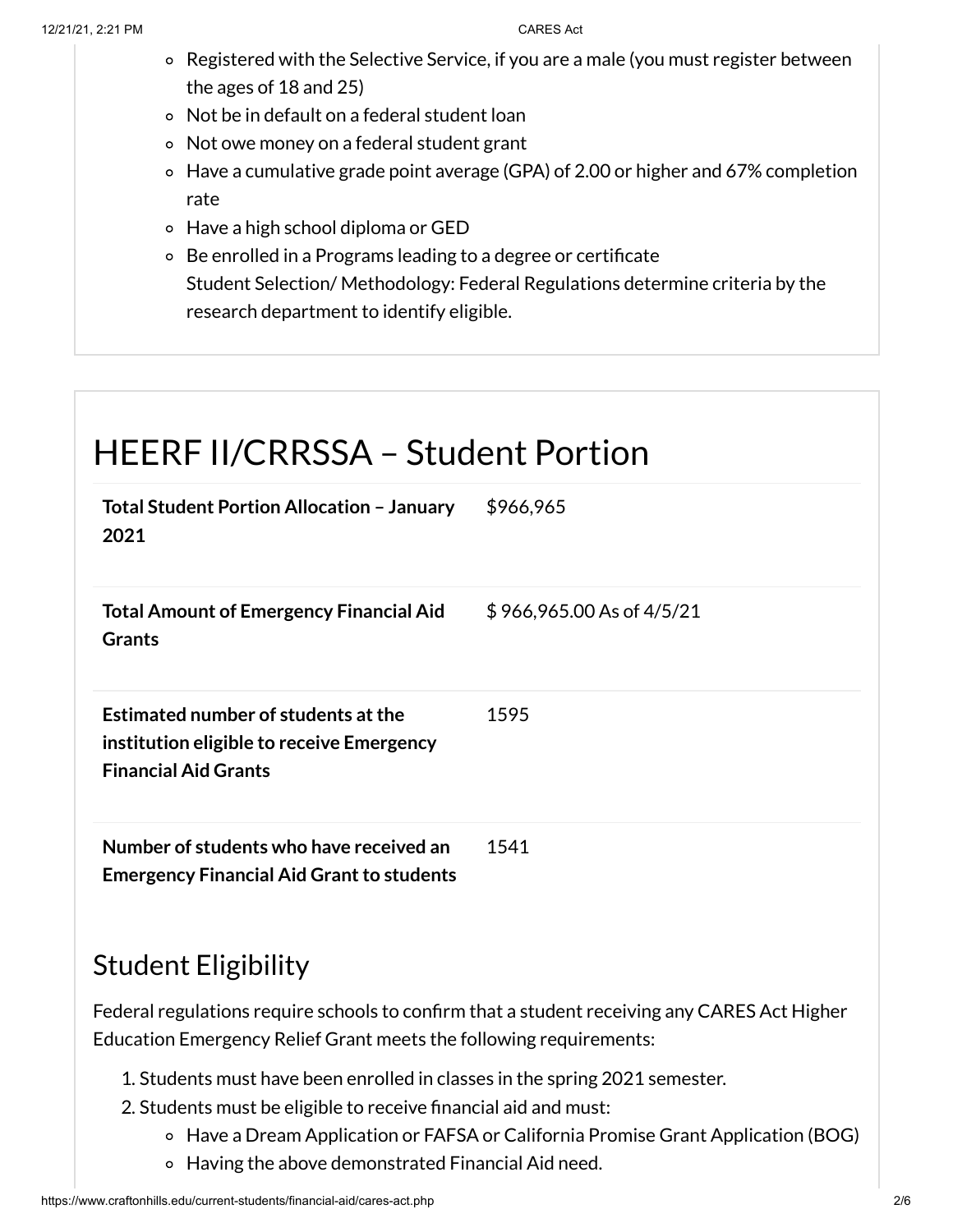Student Selection/ Methodology: Federal Regulations determine criteria by the research department to identify eligible.

## HEERF III/America Rescue Plan – Student Portion

| <b>Total Student Portion Allocation - March</b><br>2021                                        | \$3,695,000                   |
|------------------------------------------------------------------------------------------------|-------------------------------|
| <b>Total Amount of Emergency Financial Aid</b><br><b>Grants</b>                                | \$1,972,250.00 As of 12/16/21 |
| Number of students at the institution<br>eligible to receive Emergency Financial Aid<br>Grants | 2809                          |
| Number of students who have received an<br><b>Emergency Financial Aid Grant to students</b>    | 2792                          |

### Student Eligibility

Students receiving CARES Act Higher Education Emergency Relief Grant meet the following requirements:

To be eligible a student should meet the following requirements:

- Have a current home location of "CHC"
- They have to be currently enrolled in at least one course in Fall 2021
- They need to have a 2.0 GPA in one of the three prior terms of enrollment (Fall 2020, Spring 2021, or Summer 2021) OR they have to be a first time student in Fall 2021

Assuming they met this criteria, then this is how they were prioritized

- Priority 1: Students that are Dreamers OR be Pell recipients with an EFC of "0.00"
- Priority 2: Students that are BOG Recipients
- Priority 3: They do not priority 1 or 2 but do have sufficient academic performance (meeting those GPA requirements I mentioned above)

Student Selection/ Methodology: Federal Regulations determine criteria by the research department to identify eligible.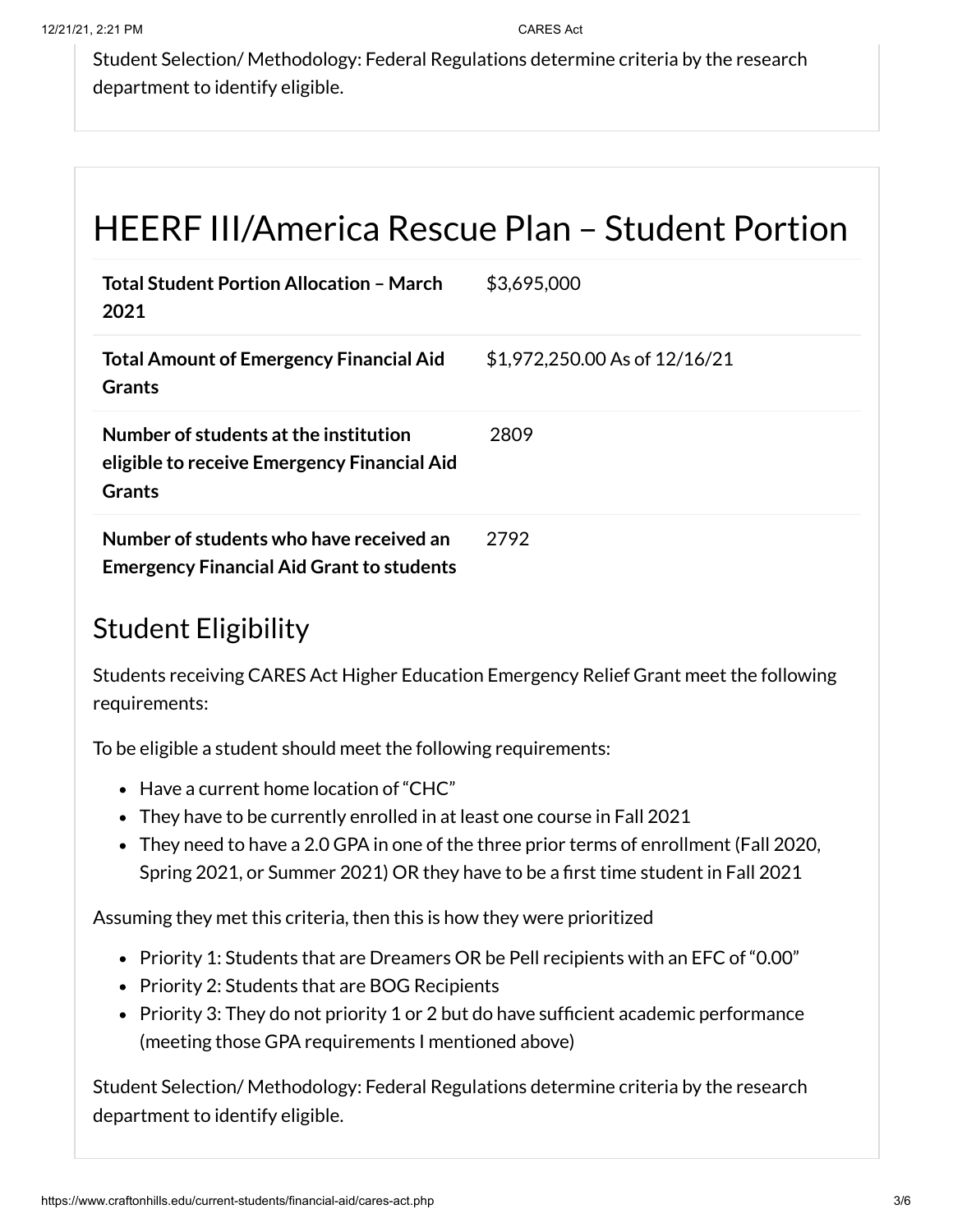## Institutional Portion

| Report                                                                                  | <b>Posted Date to Website</b> |
|-----------------------------------------------------------------------------------------|-------------------------------|
| <u>Period Ending 9/30/20 Quarterly Budget</u><br><u>and Expenditure Reporting (pdf)</u> | 2/4/21                        |
| Period Ending 12/31/20 Quarterly Budget<br><u>and Expenditure Reporting (pdf)</u>       | 2/2/21                        |
| Period Ending 3/31/21 Quarterly Budget<br><u>and Expenditure Reporting (pdf)</u>        | 4/30/21                       |
| <u>Period Ending 6/30/21 Quarterly Budget</u><br>and Expenditure Reporting (pdf)        | 9/22/21                       |
| <u>Period Ending 9/30/21 Quarterly Budget</u><br><u>and Expenditure Reporting (pdf)</u> | 10/12/21                      |

## Update Archive

- $\cdot$  [12/21/21](https://www.craftonhills.edu/current-students/financial-aid/documents/cares-act-page-12-21-21.pdf) (pdf)
- $\cdot$  [12/13/21](https://www.craftonhills.edu/current-students/financial-aid/documents/cares-act-page-12-13-21.pdf) (pdf)
- $\cdot$  [11/19/21](https://www.craftonhills.edu/current-students/financial-aid/documents/cares-act-page-11-19-21.pdf) (pdf)
- $\cdot$  [10/12/21](https://www.craftonhills.edu/current-students/financial-aid/documents/cares-act-page-10-12-21.pdf) (pdf)
- $\cdot$  [09/22/21](https://www.craftonhills.edu/current-students/financial-aid/documents/cares-act-page-9-22-21.pdf) (pdf)
- $\cdot$  [08/23/21](https://www.craftonhills.edu/current-students/financial-aid/documents/cares-act-page-8-23-21.pdf) (pdf)
- $\cdot$  [04/30/21](https://www.craftonhills.edu/current-students/financial-aid/documents/casres-act-page-4-30-21.pdf) (pdf)
- $\cdot$  [02/04/21](https://www.craftonhills.edu/current-students/financial-aid/documents/cares-act-page-2-4-21.pdf) (pdf)
- $\cdot$  [02/02/21](https://www.craftonhills.edu/current-students/financial-aid/documents/cares-act-page-2-2-21.pdf) (pdf)
- $\cdot$  [01/13/21](https://www.craftonhills.edu/current-students/financial-aid/documents/cares-act-page-1-13-21.pdf) (pdf)
- $\cdot$  [10/29/20](https://www.craftonhills.edu/current-students/financial-aid/documents/cares-act-page-10-29-20.pdf) (pdf)
- [08/06/20](https://www.craftonhills.edu/current-students/financial-aid/documents/casre-act-page-8-6-20.pdf) (pdf)
- $\cdot$  [07/07/20](https://www.craftonhills.edu/current-students/financial-aid/documents/cares-act-page-7-7-20.pdf) (pdf)
- [06/30/20](https://www.craftonhills.edu/current-students/financial-aid/documents/cares-act-page-6-30-20.pdf) (pdf)
- $\cdot$  [06/23/20](https://www.craftonhills.edu/current-students/financial-aid/documents/cares-act-page-6-23-20.pdf) (pdf)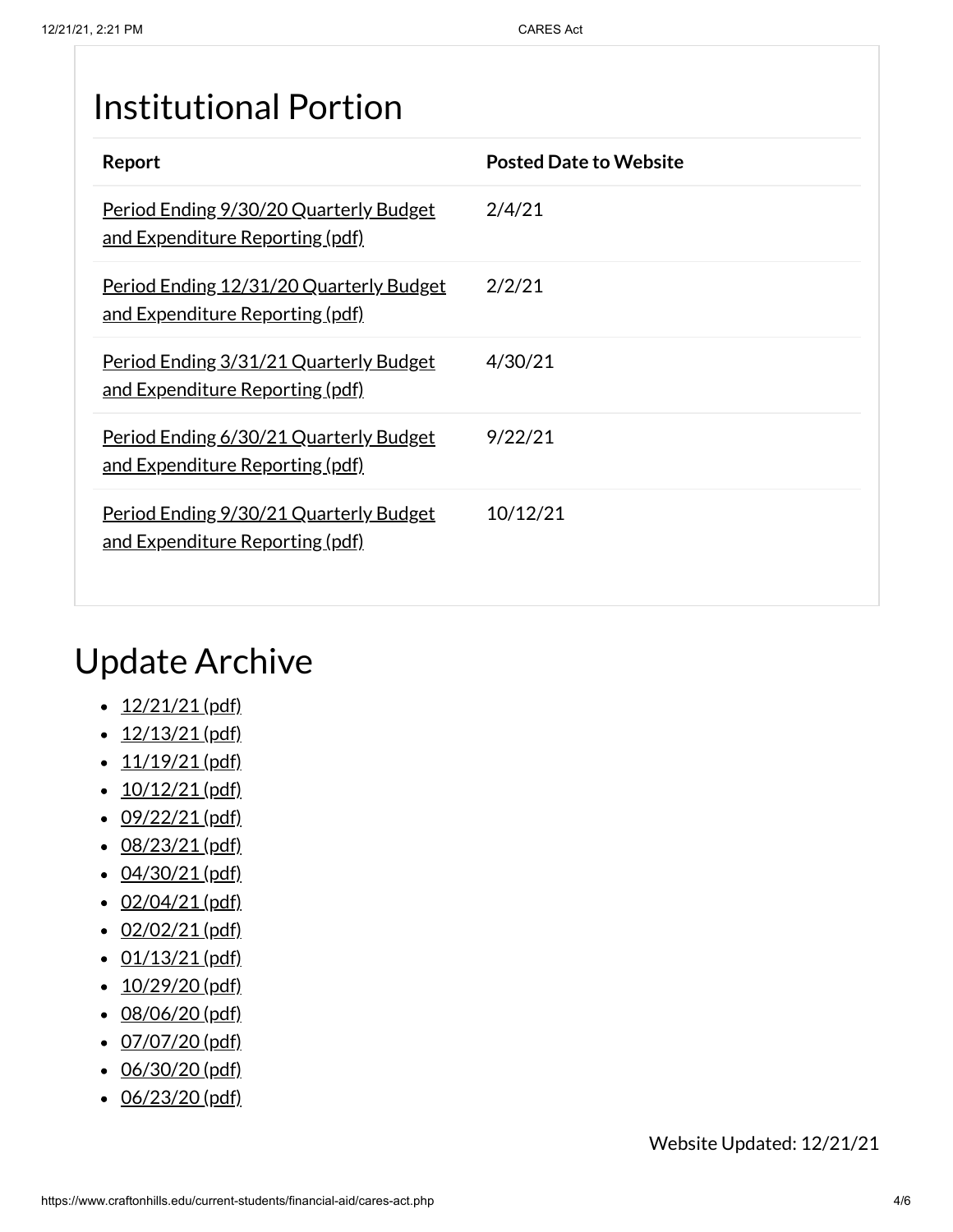| <b>Financial Aid</b>                                    |
|---------------------------------------------------------|
| <b>Online Services</b>                                  |
| <b>CARES Act</b>                                        |
| <b>Apply for Financial Aid</b>                          |
| <b>California Dream Act</b>                             |
| <b>CA Promise Grant Fee Waiver (BOG) Changes</b>        |
| <b>CA Promise Grant Fee Waiver (BOG)</b>                |
| 2021-2022 CA Promise Grant Fee Waiver (BOG) Application |
| Scholarships                                            |
| <b>Financial Literacy</b>                               |
| <b>Which Financial Aid Program is for Me?</b>           |
| <b>Satisfactory Academic Progress</b>                   |
| <b>Return of Title IV Funds</b>                         |
| <b>Student Rights and Responsibilities (pdf)</b>        |
| <b>GPA</b>                                              |
| <b>BankMobile</b>                                       |
| <b>Student Financial Aid Handbook (pdf)</b>             |
| <b>Cash Management Contract</b>                         |
| <b>Financial Aid Forms</b>                              |
| <b>Financial Aid Staff</b>                              |